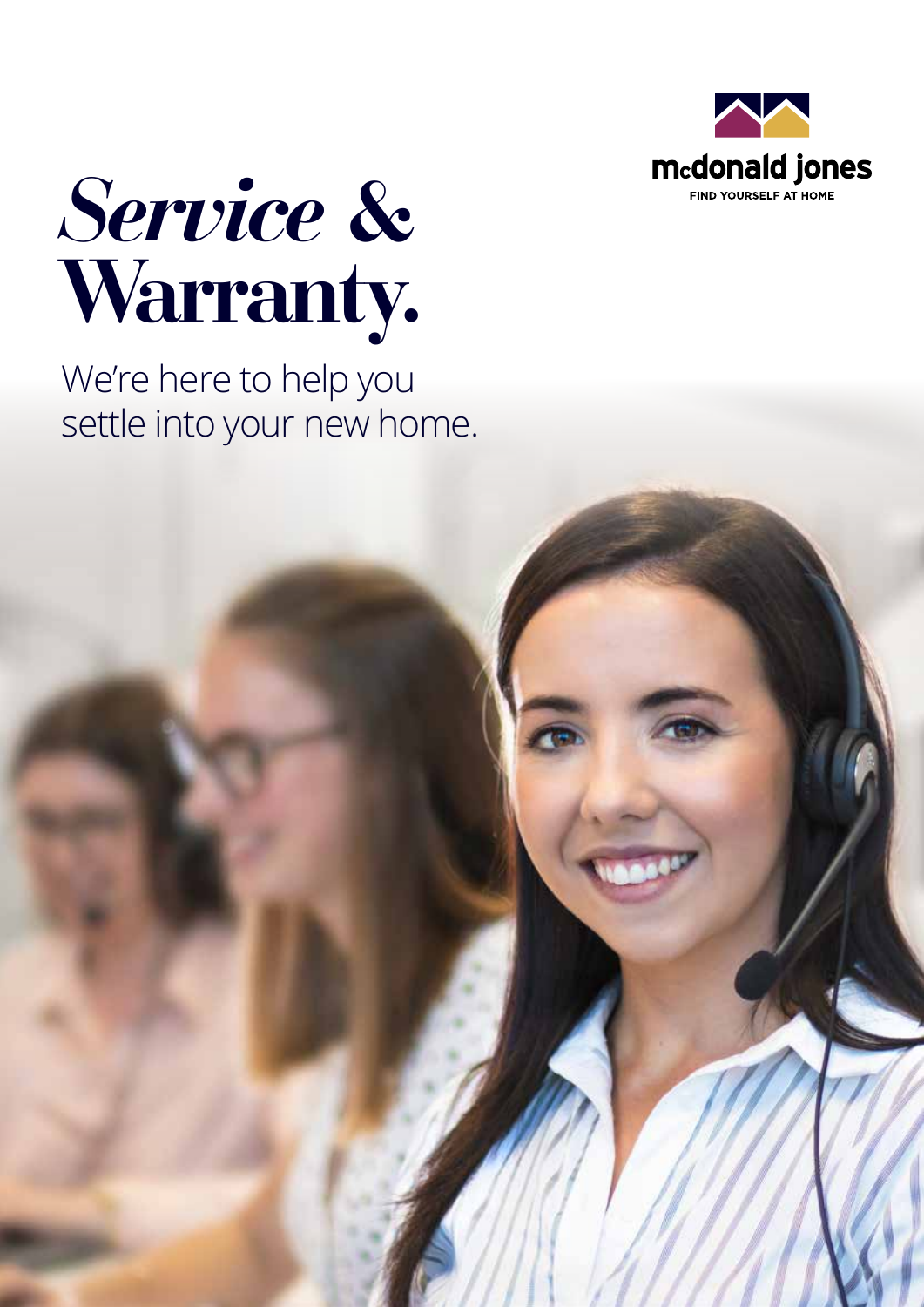

### *Our* **Emergency Assistance Program.**

As part of our commitment to our valued customers, our Emergency Assistance Program has been specifically designed to give you peace of mind that if anything happens in your new home, our team can be contacted and will be available to help.

**To help you further, here are some frequently asked questions and answers:**

#### **What is your Emergency number?**

Our emergency number for urgent matters is **1300 309 521.**

#### **My situation is life threatening, what should I do?**

If there is a life threatening or emergency situation, the Police, Ambulance or Fire Brigade service should be called. **Dial 000**.

#### **When should I call for Emergency assistance?**

To help you, here are some examples of emergency situations where you should call us;

- $\blacksquare$  Burst water service or a serious water service leak
- **Fully blocked toilet where** all toilets are affected
- **Serious roof leak**
- Gas leak
- Dangerous electrical fault
- Serious internal water leak causing damage
- Fault or damage which makes the premises unsafe or insecure
- Failure or breakdown of electricity or water supply to the premises.

#### **Service Enquiries**

*p* 1300 552 846 **Emergency Enquiries** *p* 1300 309 521

#### **My gas, water, power or another supply service is out, what should I do?**

If you are experiencing a power, water or gas outage, contact your service provider first to determine the issue. If the problem relates to any works carried out by our team, please contact us. Any costs associated with rectification will be covered as part of our ongoing commitment to you as a valued customer.

#### **The situation I have was caused by work carried out by McDonald Jones. What should I do?**

As the proud builder of your new home, McDonald Jones is your first point of contact in regards to any defects that you would like to report and any rectification work that is required or any urgent matters that need attention. To report the situation, please contact our team on **1300 552 846**. Alternatively, if your matter is urgent and after hours, please contact us on **1300 309 521.**

#### **The situation I have was caused by work that has NOT been carried out by McDonald Jones. What should I do?**

It is important to flag that should you engage another trade to repair a defect without first contacting us, it means you will be in breach your contract and you will be responsible for paying that contractor, so call us first to clarify any concerns that you may have. You can contact our team on **1300 552 846**. Alternatively, if your matter is urgent and after hours, please contact us on **1300 309 521.**

#### **I'm having issues with a product in my home. Who do I call?**

There are numerous items in your home where the warranty lies with the manufacturer. Please refer to page 5 for a list of items along with contact details for the manufacturers.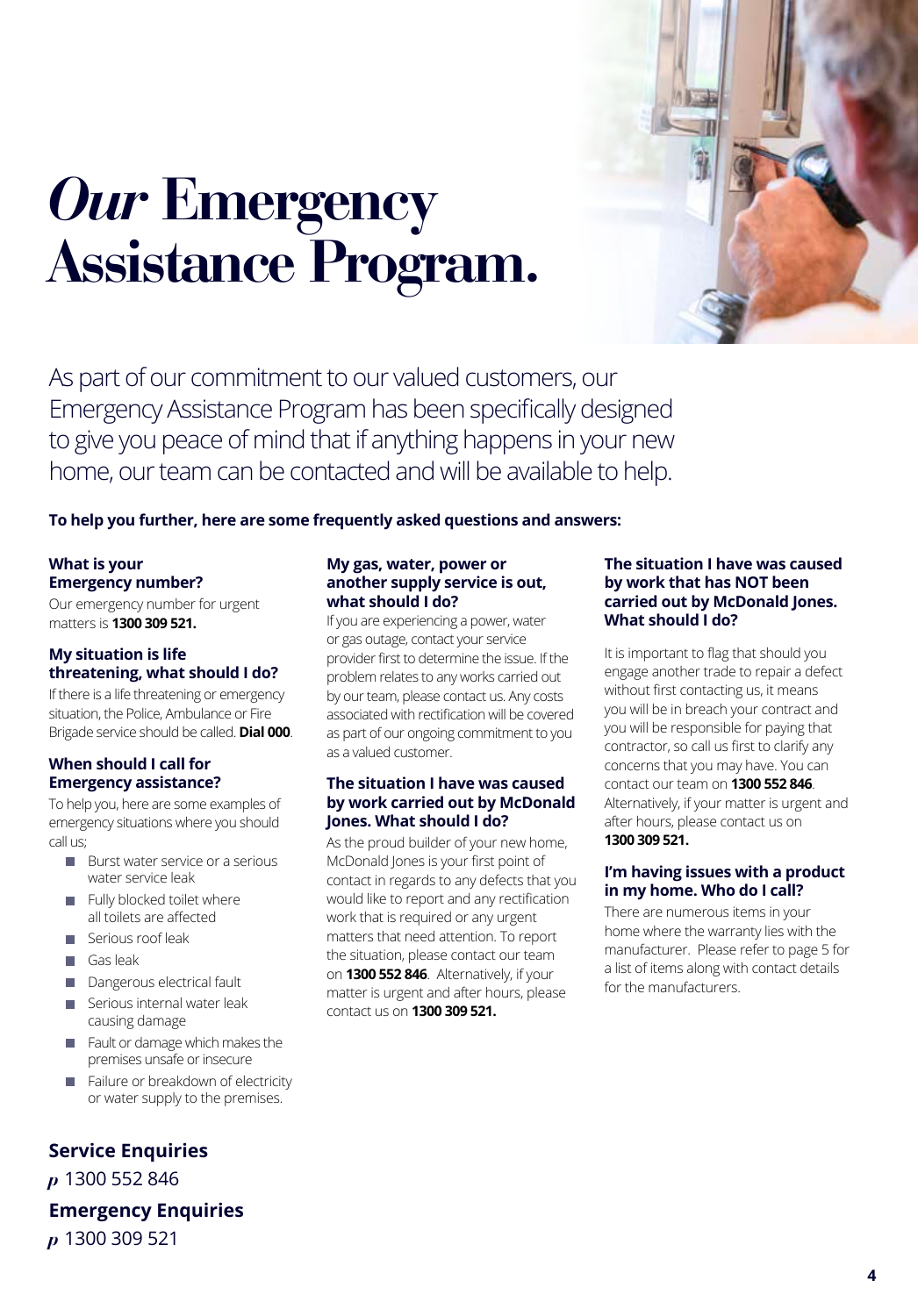# *Service* **& Warranty.**

### Congratulations on transforming your life!

A member of our team will be in contact with you at each of the following stages of our Service & Warranty Program to ensure you are settling in well.

#### **1. Document supply and recording of information:**

Our team will supply information and paperwork, this will allow you to identify items you wish our team to inspect.

#### **2. Confirmation of documents received:**

Our team will touch base with you when we receive your completed documentation.

#### **3. Inspections:**

If you have listed items to investigate we will contact you to book a suitable time for our assessor to attend and carry out an inspection of your listed items. Depending on the type of rectification work required, works may be carried out on the same day.

#### **4. Rectification work required:**

If required, we will contact you to discuss a suitable time for our team to attend and carry out rectification work. We usually conduct any work as required between 8:00am to 4:00pm Monday to Friday.

Our highly experienced Service and Warranty team will carry out any rectification work and will work safely and professionally in your home.

To assist you further, we have also provided contact details for specific Manufacturer's that hold the Warranties for some of the items in your home, as once you move into your new home, numerous warranties will be transferred directly to the manufacturer. We have also included information on workplace health and safety requirements in new homes to assist you if onsite inspections or work needs to be undertaken.

If you have any questions about this process or any other elements of concern about your new home, you can also contact the team on **1300 552 846.** Our team is here to help you settle into your new home!

We'd love to hear about your building journey, please feel free to tell us at **customerfeedback@mcdonaldjones.com.au**

Thank you for choosing McDonald Jones and allowing us to share in transforming the way you live.

#### **Kind regards, The Service & Warranty Team**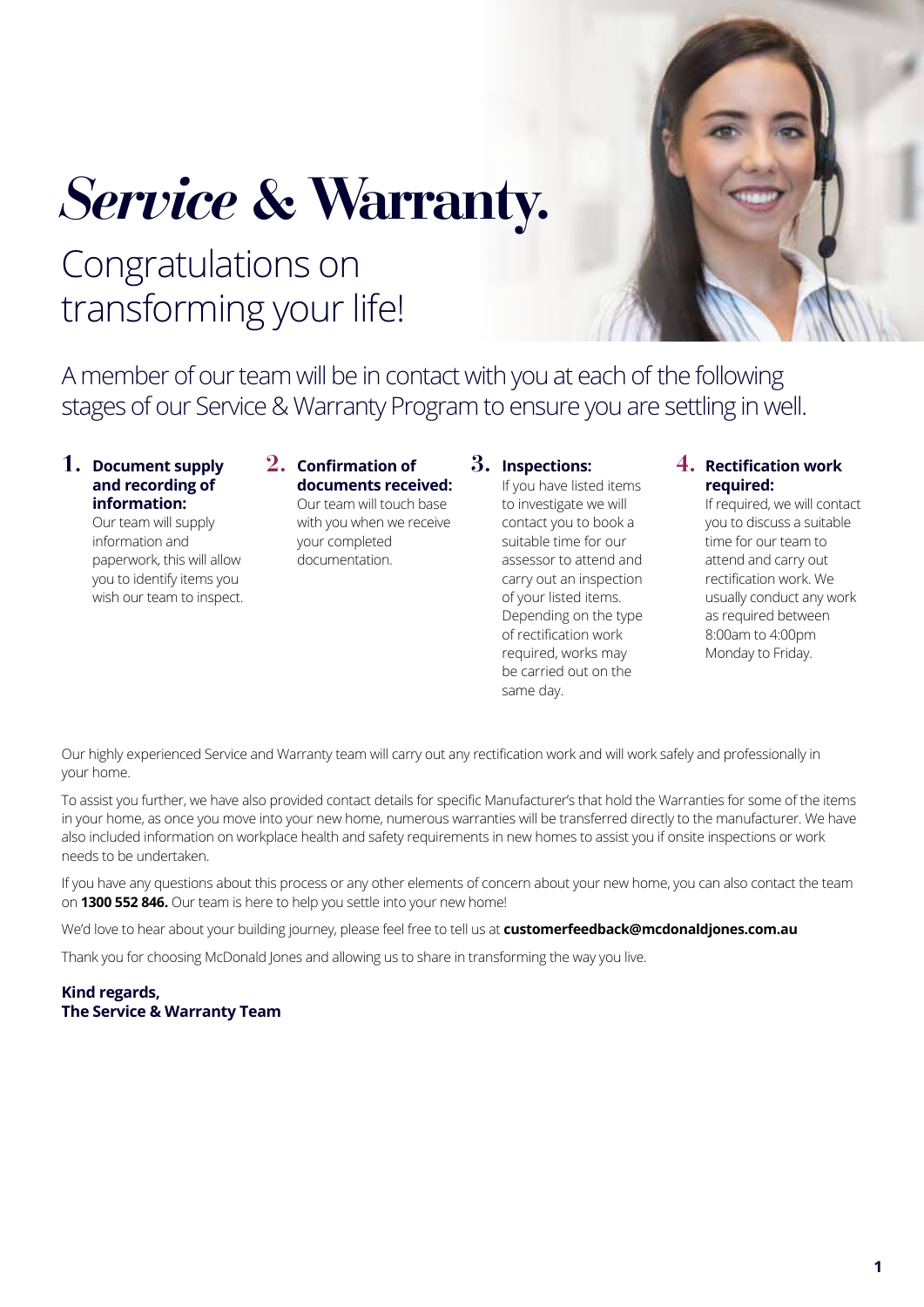## *Our* **Service & Warranty Team.**



### Our team are here to assist you.

The first few weeks of moving into a new home are always full of excitement as you are settling in and appreciating a better way to live. As the proud builder of your new home, McDonald Jones is your first point of contact in regards to any defects that you would like to report, any rectification work that is required or any urgent matters that need attention. It is important to flag, that should you engage another trade to repair a defect without first contacting us, it means you will be in breach of your contract and you will be responsible for paying that contractor. So please contact us first to clarify any concerns that you may have.

#### **Please find below the details of your local Service & Warranty team:**

#### *Hunter.*

9B Huntingdale Dr, Thornton NSW 2322 PO Box 340, East Maitland NSW 2323 *e* serviceandwarranty@mcdonaldjones.com.au

#### *Sydney.*

Level 4, 62 Norwest Blvde, Norwest NSW 2153 PO Box 7994, Baulkham Hills NSW 2153 *e* serviceandwarrantysydney@mcdonaldjones.com.au

#### *Mid North Coast.*

Cnr Horton St & Hayward St, Port Macquarie NSW 2444 *e* serviceandwarrantymidnorthcoast@mcdonaldjones.com.au

#### *South Coast.*

142 Lake Entrance Rd, Oak Flats NSW 2529 PO Box 275, Oak Flats NSW 2529 *e* serviceandwarrantysouthcoast@mcdonaldjones.com.au

#### *Canberra.*

AXS Business Centre Building 2, Level 1, Cnr Gladstone & Tennant Streets, Fyshwick ACT 2609 PO Box 1224, Fyshwick ACT 2609 *e* serviceandwarrantyact@mcdonaldjones.com.au



**Service Enquiries** *p* 1300 552 846 **Emergency Enquiries** *p* 1300 309 521

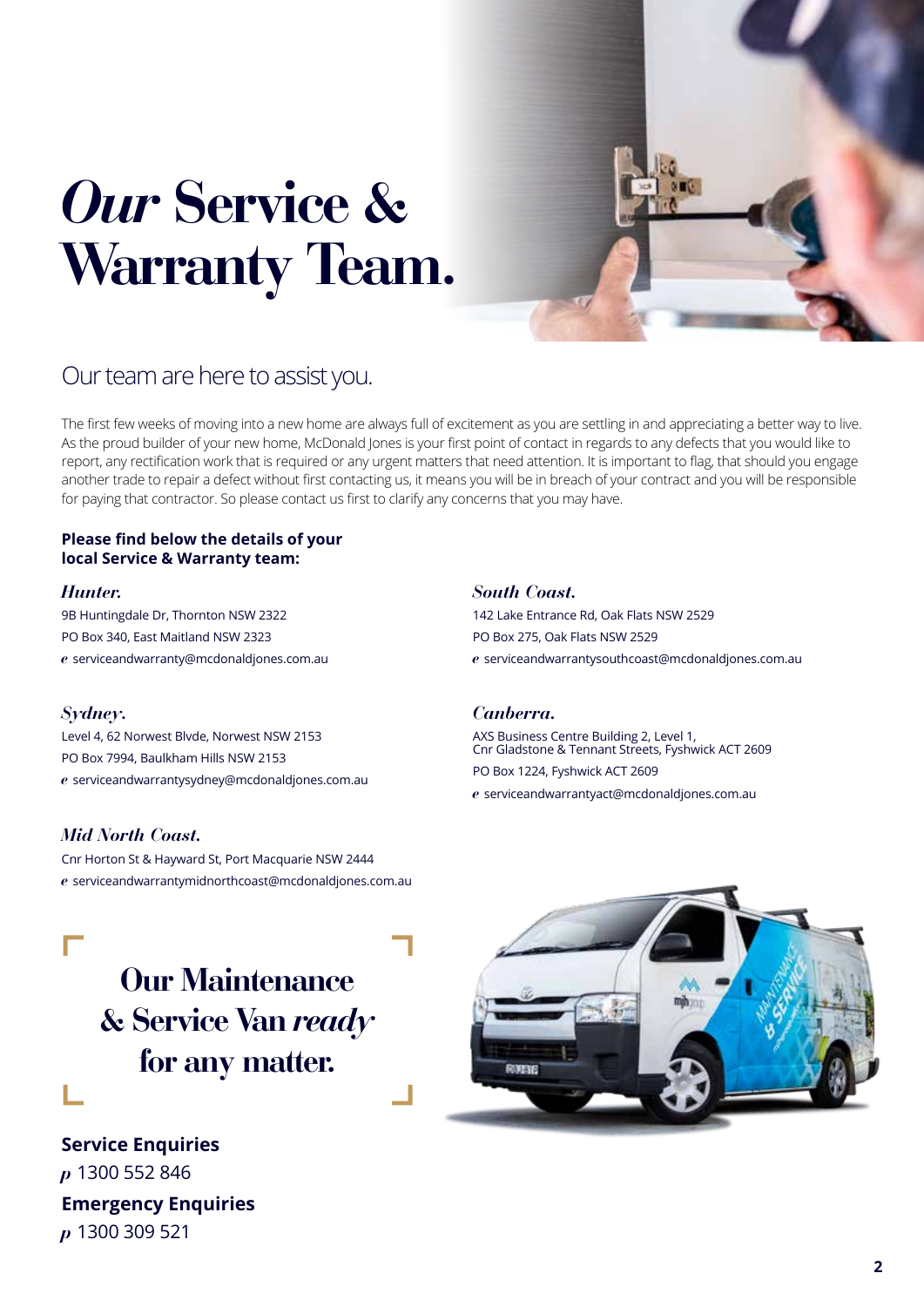

## *Workplace* **Health & Safety in new homes.**

### WHS Information

#### **1. Our Scope**

We are here to make sure any rectification work on your home is completed safely, so there may be specific safety instructions that we both need to follow.

Our team will speak with you in relation to additional safety instructions.

#### **2. Our Purpose:**

To provide "Service & Warranty" WHS Information for domestic residential buildings whilst the building is occupied as per contractual requirements.

#### **3. Our Legal Drivers:**

We will complete any work with workplace health and safety at the forefront. Below is a list of relevant NSW Legislation that we abide to:

- WHS Act 2011
- WHS Regulation 2011
- m. Codes of Practice and Australian Standards.

#### **4. Key Responsibilities:**

The legislation sets out who is responsible for the WHS obligations.

#### **They include:**

- *Client*  Owner / Controller of the premises i.e. (Public Liability) Obligations & Duty of Care.
- *McDonald Jones* Builder / "Service & Warranty" - Employer Obligations & Duty of Care.

#### **5. Procedure:**

Before we get started, it is important that we make sure the work area is safe. Our team will complete a Site Specific Risk Assessment prior to work commencing to ensure safety.

Here is a quick guide on how to get your home ready before our team arrive to complete any rectification work:

 To assist our team and the general public, please consider the availability for us to safely park close to the entrance point (Traffic Management).

- Consider the area of the home we will be conducting rectification work in and the parts of your home we will use to gain access to this area for instance, the garage, patio or alfresco, and ensure they are easily accessible. You may need to:
- **•** Clear work and access areas
- **•** Move or relocate furniture
- **•** Pack away children's toys
- **•** Remove any mats or items that may cause slips, trips or falls

To ensure the safety of your family and family pets, consider making the area a 'No Access Zone', to prevent them gaining access to work tools and building materials that our team may need to use to complete rectification work.

#### **Please Note:**

All measures available to minimise any disruption to the occupants will be utilised. Unfortunately, failure to provide the above safety requirements may delay work commencing in a timely manner.